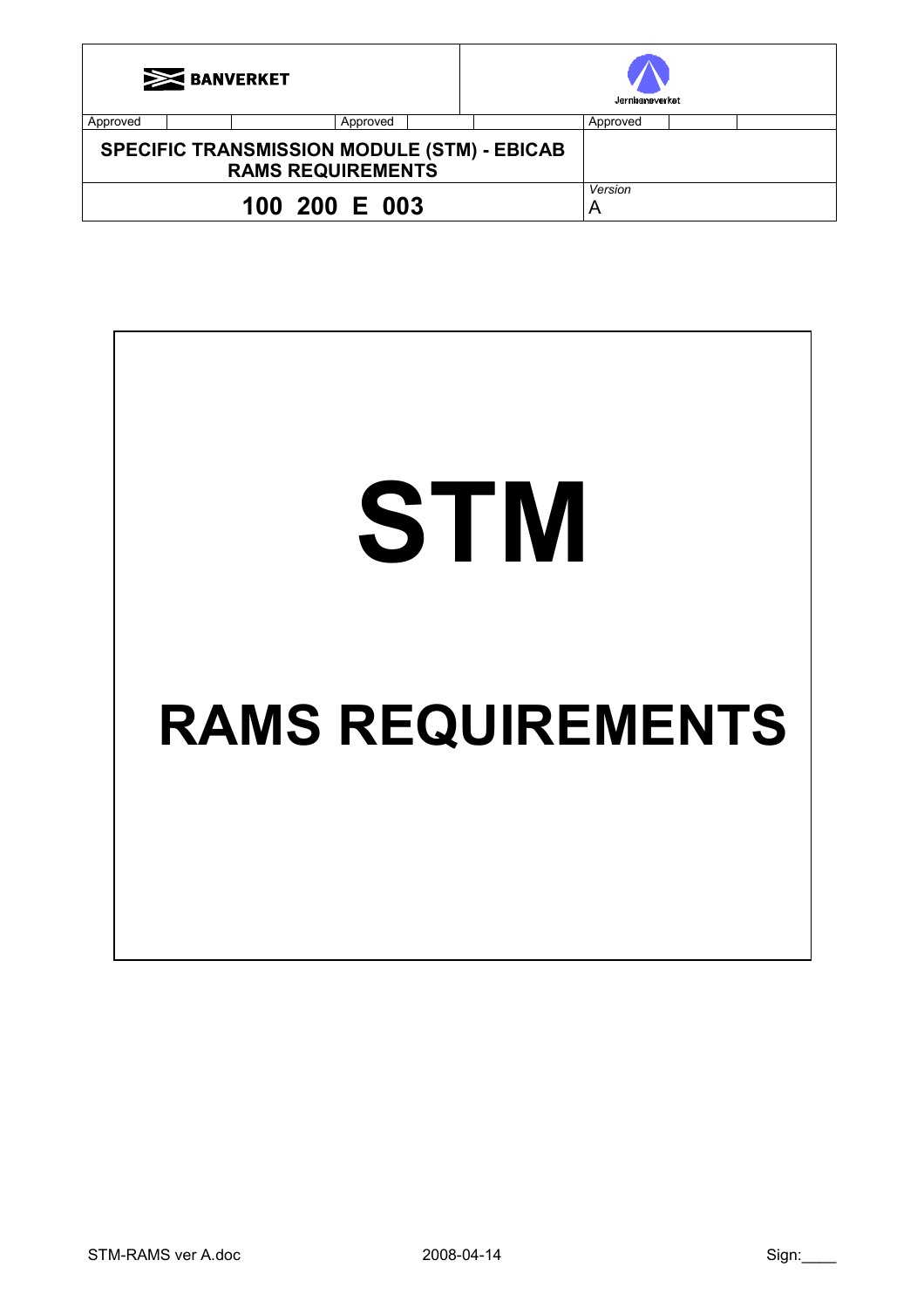# Document Modification History

| A               | Approved by JBV, BV, No change           |            | 14.4.2008   K. Hallberg | P. Hammarberg |
|-----------------|------------------------------------------|------------|-------------------------|---------------|
| PA <sub>1</sub> | Change for STM-N, RHK moved from heading | 14.2.2007  | T. Helling              |               |
| 1.0             | Approved by RHK, JBV, BV                 |            | 14.6.2002 J. Lehmusto   | J. Jussila    |
| 0.92            | Changes from BV RAMS-meeting 13.6.02     |            | 13.6.2002   J. Lehmusto | J. Jussila    |
| 0.91            | Changes from STM-meeting 28.5.02         |            | 28.5.2002   J. Lehmusto | J. Jussila    |
| 0.9             | For approval by RHK, JBV, BV             |            | 29.4.2002 J. Lehmusto   | J. Jussila    |
| Version         | Modification                             | Valid from | Prepared                | Approved      |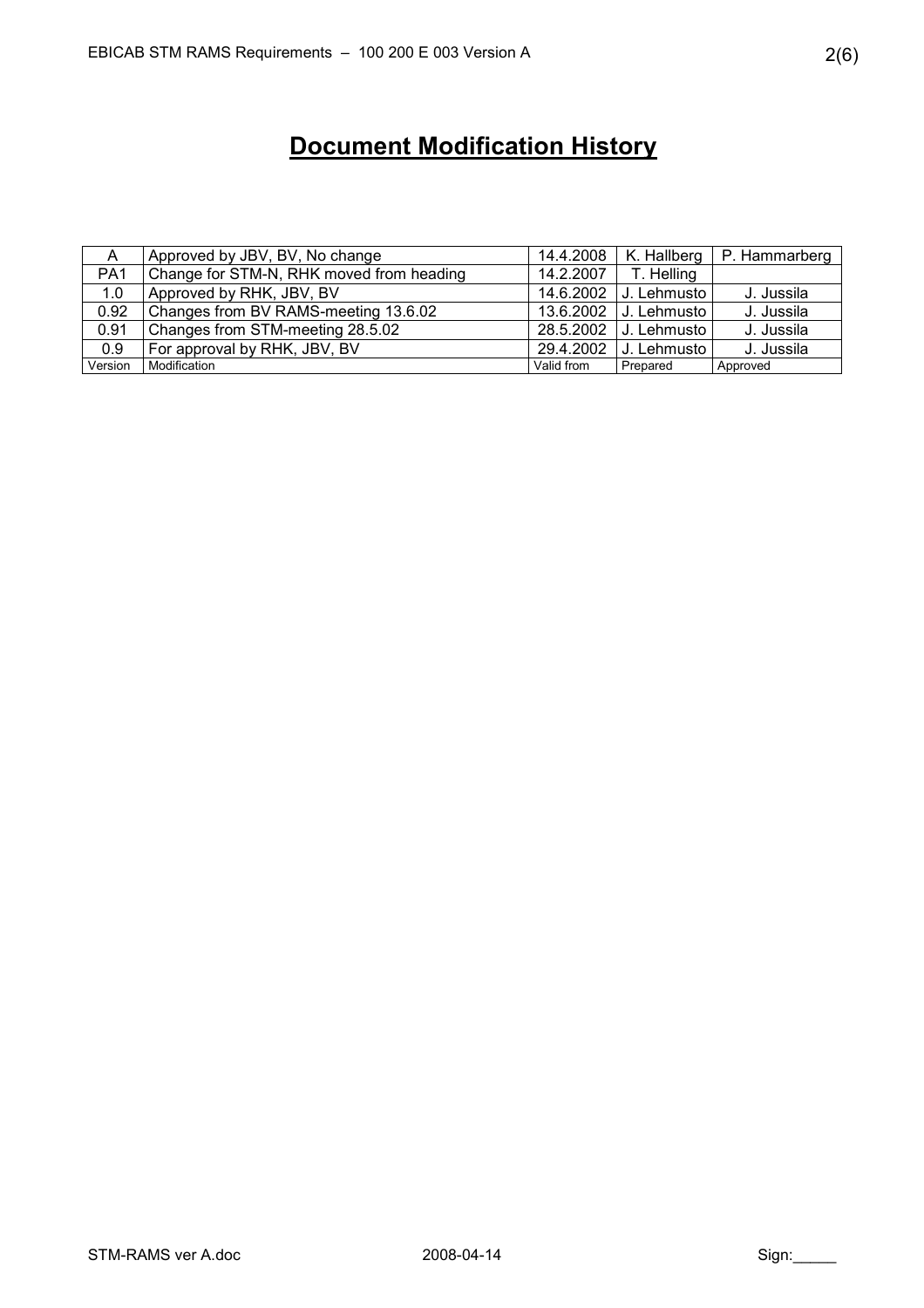## **Contents**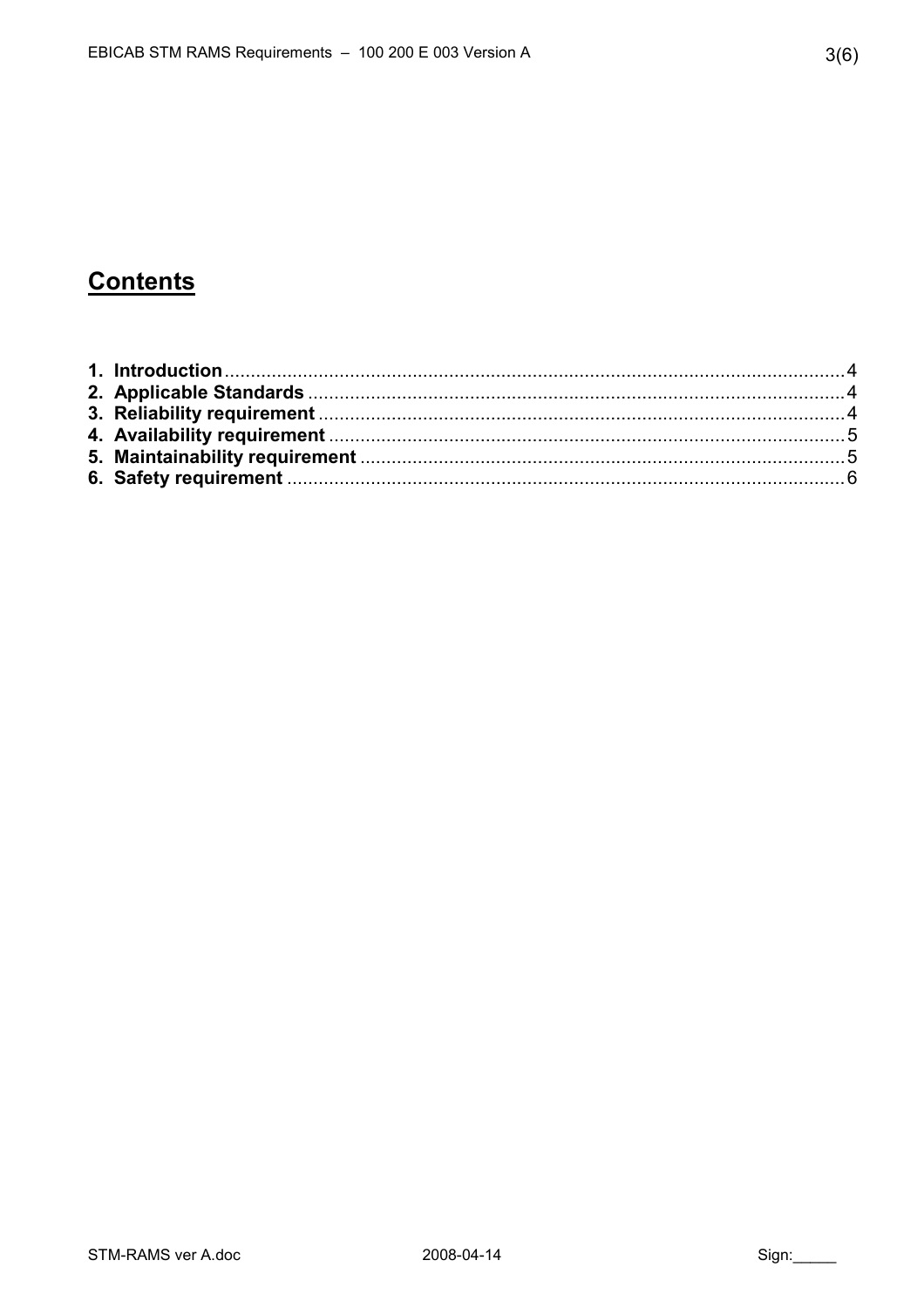#### 1. Introduction

This railway specific project includes a specification of a Specific Transmission Module (STM) for the European Train Control System (ETCS). The module shall be adapted to the existing national Finnish, Norwegian and Swedish ATC systems (EBICAB) adopted in the future ETCS on-board equipment.

The hardware architecture of the on-board equipment as specified by the ETCS project, allows operation within the existing national infrastructures by reception of all information from the balises of the three national ATC systems.

This document specifies the Reliability, Availability, Maintainability and Safety (RAMS) requirements for the STM to be developed for the national ATC systems of the Finnish, Norwegian and Swedish Railways.

Every new requirement (normative) is preceded by a requirement number, which begins with the initial chapter letter (R), e.g. R1. The requirements are solely meant for the STM.

Explanations and notes (non-normative) are not numbered. This information is needed for clarification and shall not be regarded as requirements.

#### 2. Applicable Standards

- R1 In the design and construction of the STM, the following standards shall apply:
	- EN 50126 Railway applications The specification and demonstration of Reliability, Availability, Maintainability and Safety (RAMS) September 1999
	- EN 50128 Railway applications Communications, signalling and processing systems - Software for railway control and protection systems March 2001
	- EN 50129 Railway applications Safety related electronic Systems for signalling February 2003
- R2 If the requirements in this document are not consistent with the applicable standards referred to in R1, the requirements in this document shall be applied.

### 3. Reliability requirement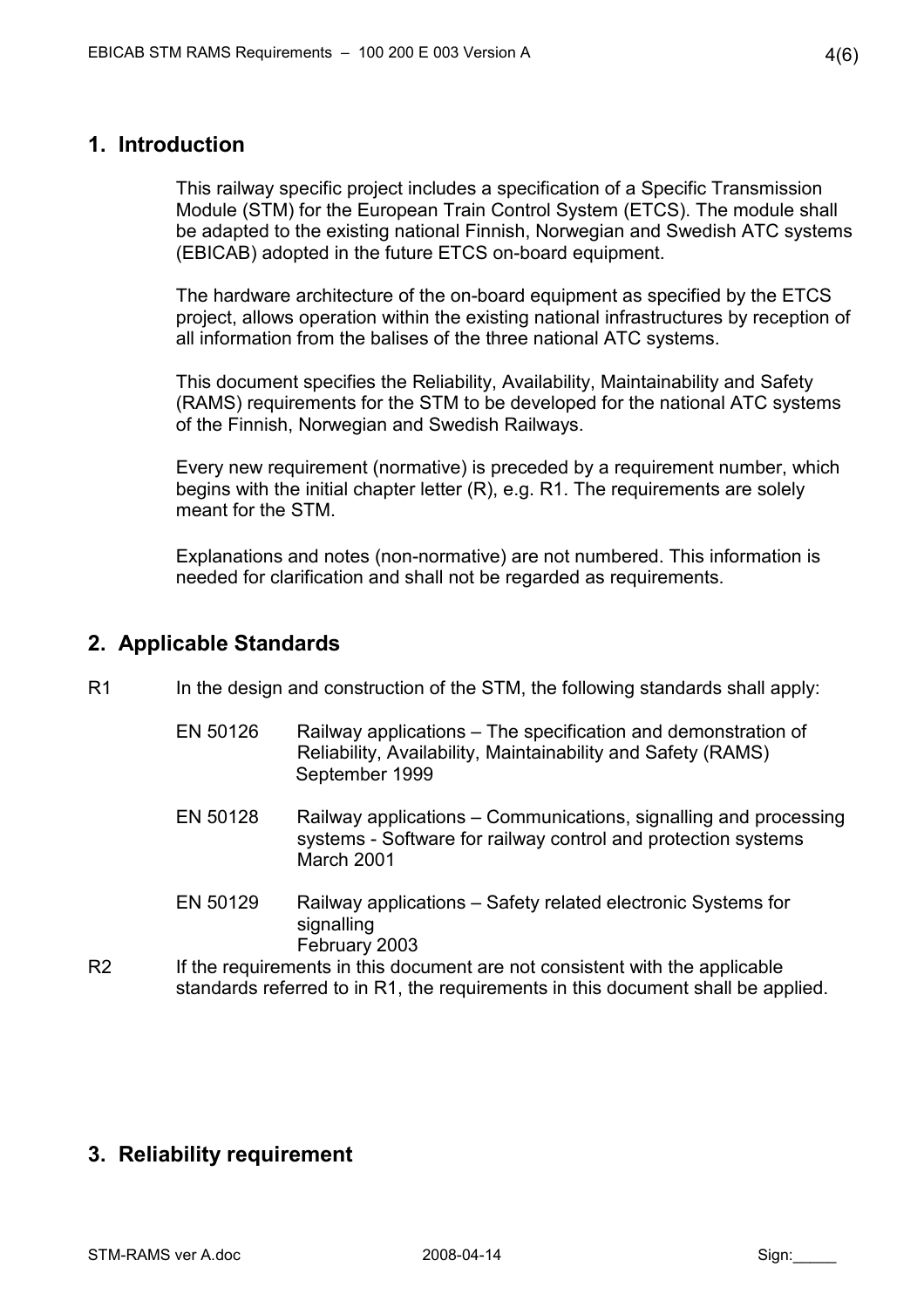R3 The applicable MTBF values for different failure categories shall be as follows:

| Failure<br>category | <b>System failure mode</b>                     | <b>Effect on operation</b>        | <b>IMTBF</b>         |
|---------------------|------------------------------------------------|-----------------------------------|----------------------|
| Immobilising        | Total failure                                  | <b>STM</b> operation not possible | $1.2$ x10 $^{\circ}$ |
| Service             | Critical functional failure   Braking, restart |                                   | 1.2x10 <sup>4</sup>  |
| Minor               | Non-critical failure                           | Unscheduled maintenance           | 8.0x10 <sup>3</sup>  |

R4 The above failure categories are defined as follows:

- Immobilising STM as switched OFF, the train shall travel without STM supervision.
- Service STM as braking (service or emergency brake) the train. After RESTART or RELEASE PERMITTED, the train travels at original or reduced speed.
- Minor STM as giving a failure indication to the driver without speed or functional reduction; failure calling for unscheduled maintenance meaning that the failure can be repaired under normal stop-over without influencing vehicle availability.

### 4. Availability requirement

- Note The availability of the STM is specified as the time in which STM is in a state to perform its mission.
- R5 The technical availability  $(A_a)$  of the STM module shall be at least 0.9999885.

 $A<sub>a</sub>$  is defined as

$$
A_a = \frac{MTBM}{MTBM + MTTM} \quad ,
$$

where MTBM = Mean Time Between Maintenance (hours) MTTM = Mean Time To Maintain (hours)

In this case the MTTM takes into account the mean time required to maintain rolling stock both for preventive and corrective maintenance but not including logistical and administrative delays.

### 5. Maintainability requirement